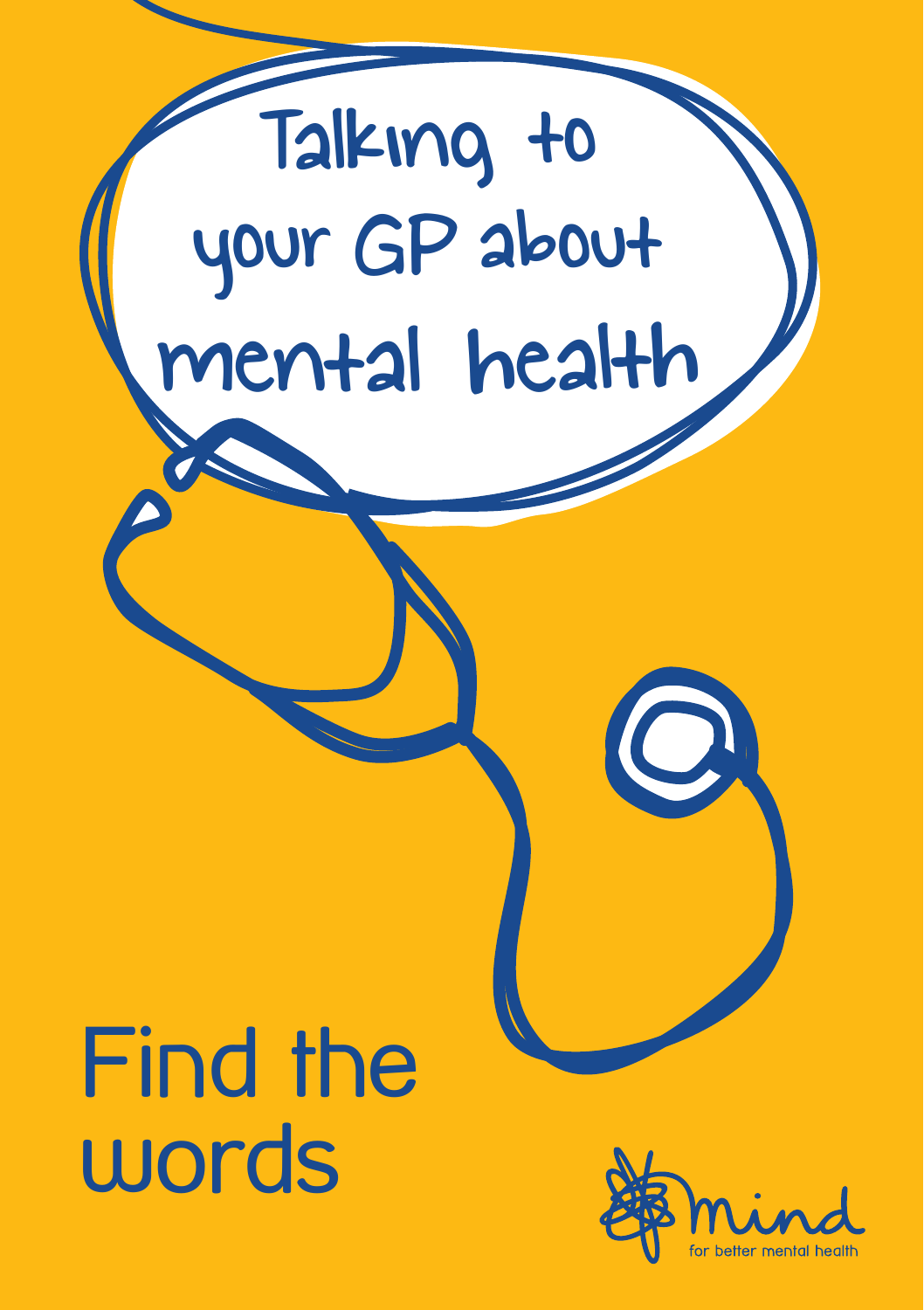For most of us, our local GP practice is the first place we'll go when we're unwell. It's there to help us with our mental health as well as our physical health. The two are often closely connected – if you're physically unwell it can affect your mental health, and vice versa.

In fact, our research shows that 40 per cent of GP appointments involve mental health.

You might want to speak to your GP or practice nurse if you're:

- > worrying more than usual
- > finding it hard to enjoy life
- > not sleeping or find that your mental state is affecting your physical health in any way
- > having thoughts and feelings that are difficult to cope with, and that are having an impact on your day-to-day life.

It's not always easy having that first conversation about your deepest feelings with your GP, someone you may hardly know.

However, **it's always OK to ask for help**, even if you're not sure you are experiencing a specific mental health problem.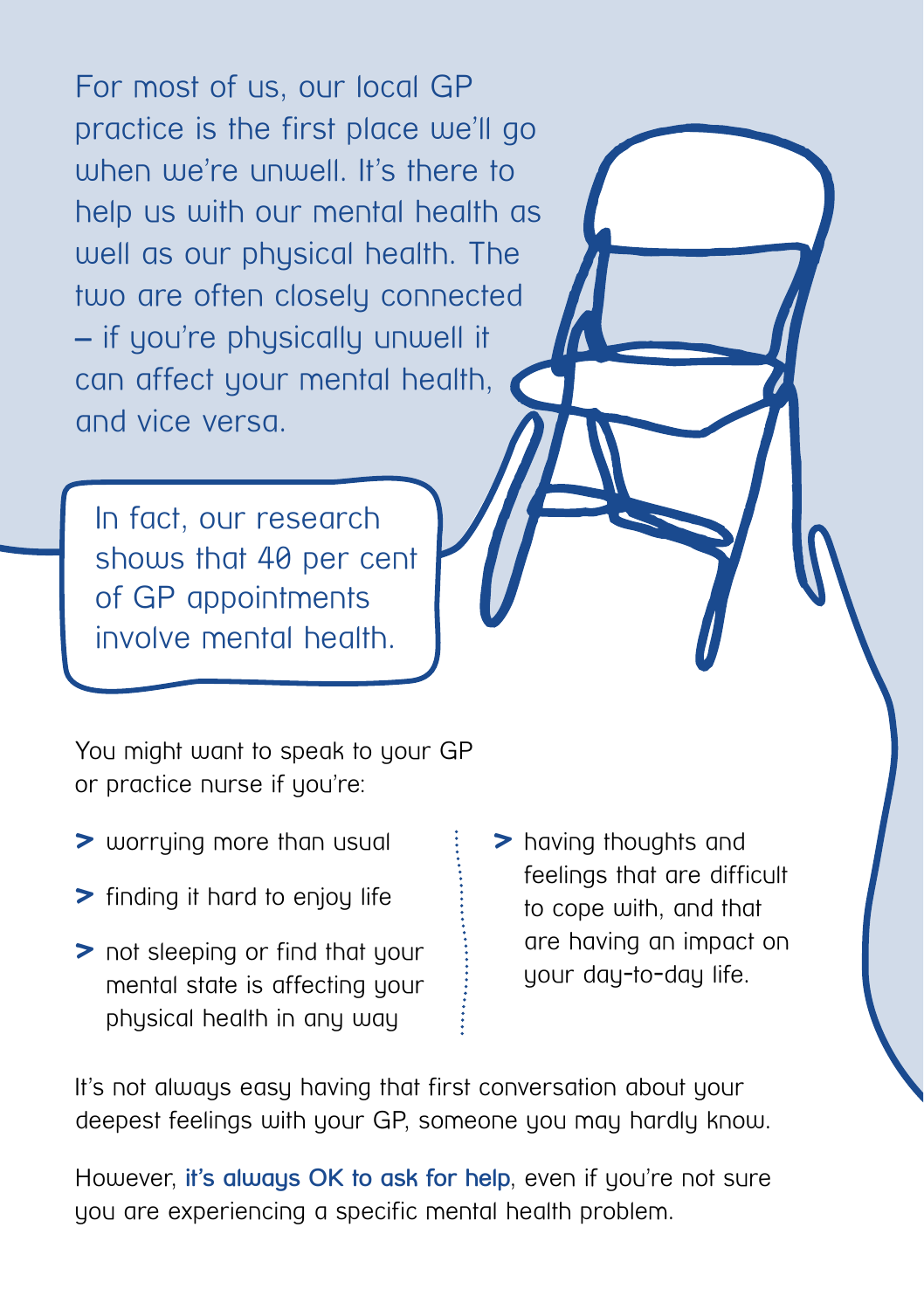# What should I say to my GP?

It can be hard to talk about your mental health – especially when you're not feeling well.

- > Be honest and open.
- > Focus on how you feel, not on whether or not you meet a diagnosis.
- > Tru to explain how you've been feeling over the past few months or weeks, and anything that has changed.
- > Use words that feel natural to you - you don't have to say specific things to get help.
- > Tru not to worry that your problem is too small or unimportant – everyone deserves help and your GP or practice nurse is there to support you.

Talking to your GP or practice nurse about your mental health at an early stage can help you to stay well. They can:

- > offer you support and treatments
- > make a diagnosis
- > refer you to a specialist service.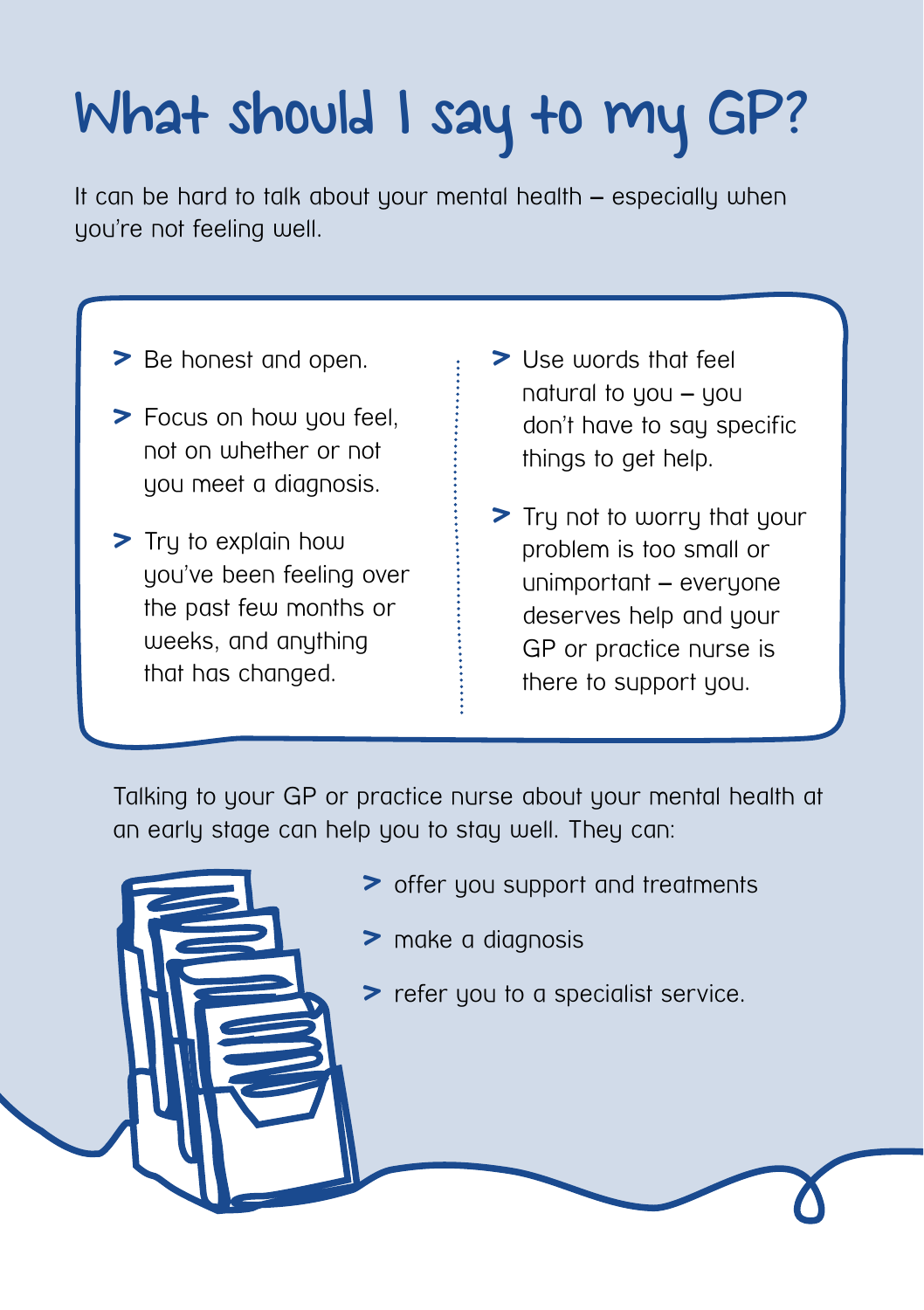## Writing things down

Writing down responses to these questions and discussing them with your GP might help you express how you're feeling.

| How have you been feeling lately?                                                                                             |
|-------------------------------------------------------------------------------------------------------------------------------|
| Has anything happened or changed in your life recently?                                                                       |
| Are you eating normally?                                                                                                      |
| How are you sleeping?                                                                                                         |
| If there's anything else you want to mention - or you just need<br>a bit more room - write it down on another piece of paper. |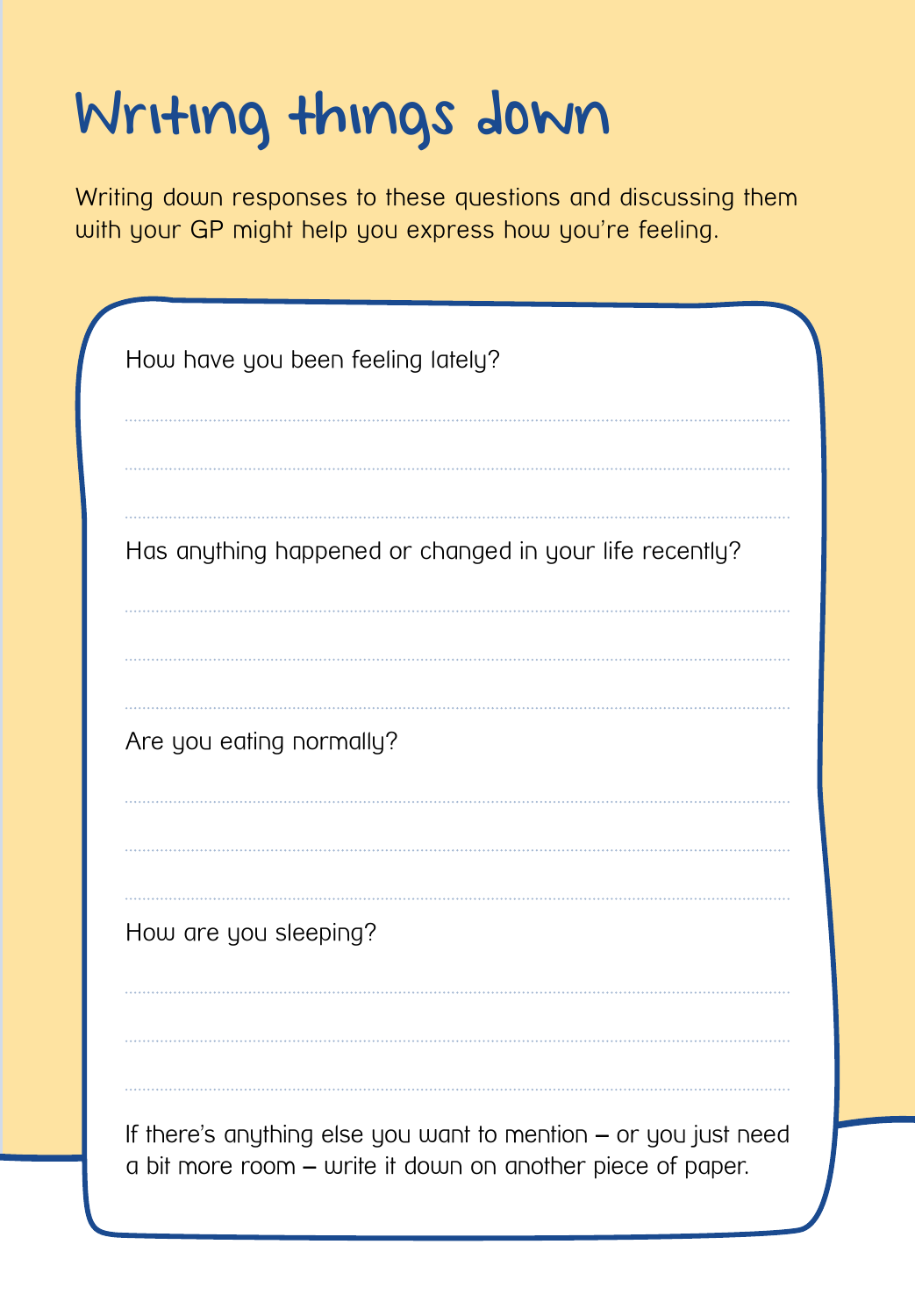

Appointments with a GP or practice nurse are often very short, so **being prepared** can help you get the most out of it.

- > **Write down** what you want to say in advance, and take your notes in with you.
- > Give yourself **enough**  time to get to your appointment, so that you don't feel rushed.
- > Think about **taking**  someone with you to support you, like a close friend or family member.
- > **Highlight or print out** any information you've found that helps you explain how you're feeling.
- > If you have a few things to talk about, you can **ask for a longer appointment** (you'll need to do this when you're booking it in).